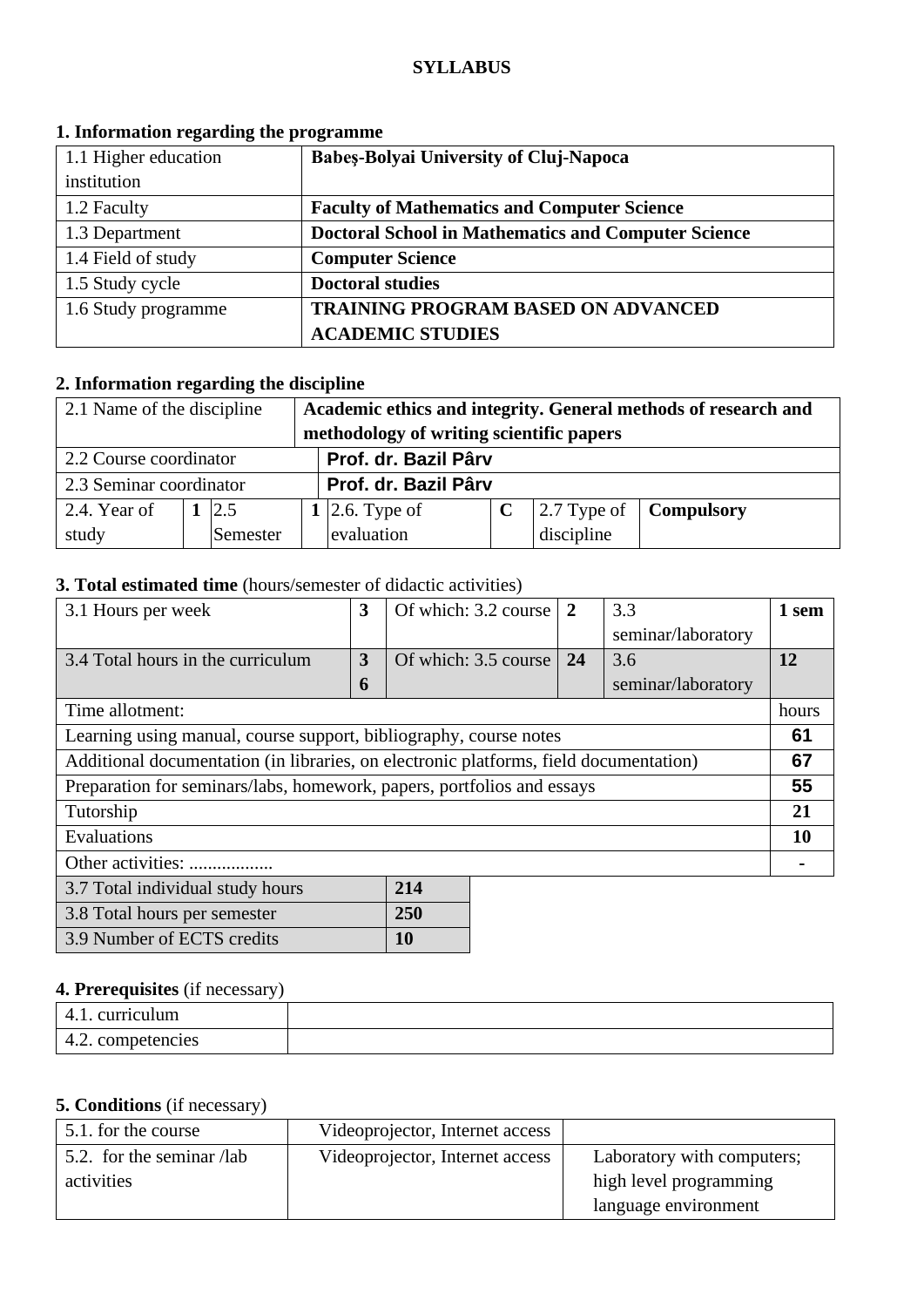# **6. Specific competencies acquired**

| <b>Prof</b> | gaining knowledge on academic ethics and integrity                                      |
|-------------|-----------------------------------------------------------------------------------------|
| essio       | understanding of concepts, methods, and models used in research activities<br>$\bullet$ |
| nal         | understanding of principles governing the design and realization of research activities |
| com         |                                                                                         |
| pete        | gaining knowledge on how to write, publish, review, and communicate scientific results  |
| ncies       |                                                                                         |
|             |                                                                                         |
| <b>Tran</b> | compliance with principles of academic ethics and integrity                             |
| svers       | ability to review a scientific work                                                     |
| <b>al</b>   | ability to perform effective and rigorous research work                                 |
| com         | proactive and ethical conduct in all research activities                                |
| pete        |                                                                                         |
| ncies       |                                                                                         |
|             |                                                                                         |

# **7. Objectives of the discipline** (outcome of the acquired competencies)

| 7.1 General objective of the                | Acquiring knowledge on how to perform research work in accordance with                                                                                                                                                                                                                 |
|---------------------------------------------|----------------------------------------------------------------------------------------------------------------------------------------------------------------------------------------------------------------------------------------------------------------------------------------|
| discipline                                  | the principles of academic ethics and integrity                                                                                                                                                                                                                                        |
| 7.2 Specific objective of the<br>discipline | Producing a summary of main results pertaining to a chosen computer<br>$\bullet$<br>science research domain/area<br>Writing reports on a given topic<br>Gaining of research skills, including writing of a research paper<br>complying all principles of academic ethics and integrity |

# **8. Content**

|    | 8.1 Course                                     | <b>Teaching methods</b> | <b>Remarks</b> |
|----|------------------------------------------------|-------------------------|----------------|
|    | Definitions. Computer science subjects. ACM    | Interactive exposure    |                |
|    | classification system                          | Explanation             |                |
|    |                                                | Conversation            |                |
|    |                                                | Didactical proof        |                |
| 2. | Research in computer science: theoretical,     | Interactive exposure    |                |
|    | experimental, applied                          | Explanation             |                |
|    |                                                | Conversation            |                |
|    |                                                | Didactical proof        |                |
|    | 3. Dissemination of research. Journals and     | Interactive exposure    |                |
|    | conferences. Organization of research activity | Explanation             |                |
|    |                                                | Conversation            |                |
|    |                                                | Didactical proof        |                |
|    | 4. Writing a research paper. Rewiewing a       | Interactive exposure    |                |
|    | research paper. Acceptance criteria.           | Explanation             |                |
|    | Presenting papers at scientific conferences    | Conversation            |                |
|    |                                                | Didactical proof        |                |
|    | 5. Assessing scientific research: journals,    | Interactive exposure    |                |
|    | proceedings, researchers. National and         | Explanation             |                |
|    | international standards                        | Conversation            |                |
|    |                                                | Didactical proof        |                |
|    | 6. Rankings: subjects, journals, conferences,  | Interactive exposure    |                |
|    | publishers, academic institutions              | Explanation             |                |
|    |                                                | Conversation            |                |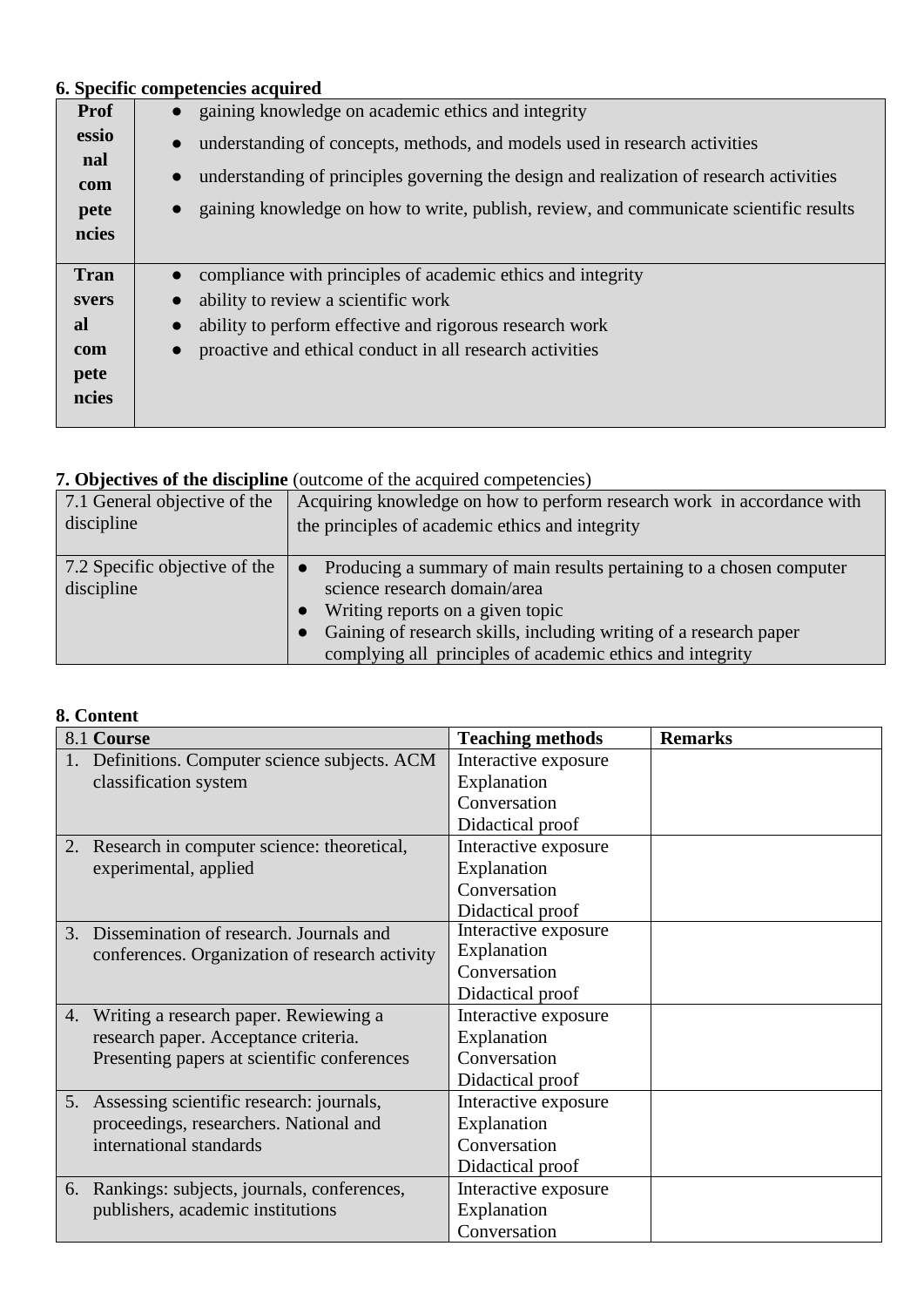|                                                    | Didactical proof     |
|----------------------------------------------------|----------------------|
| 7. Research funding                                | Interactive exposure |
|                                                    | Explanation          |
|                                                    | Conversation         |
|                                                    | Didactical proof     |
| 8. Academic ethics and integrity (1): definitions, | Interactive exposure |
| general ethical issues of scientific research      | Explanation          |
|                                                    | Conversation         |
|                                                    | Didactical proof     |
| 9. Academic ethics and integrity (2): General      | Interactive exposure |
| Ethical Code in Scientific Research. The legal     | Explanation          |
| framework                                          | Conversation         |
|                                                    | Didactical proof     |
| 10. Academic ethics and integrity (3): General     | Interactive exposure |
| and specific objectives of the National            | Explanation          |
| Strategy of Research, Development and              | Conversation         |
| Innovation 2014-2020                               | Didactical proof     |
| 11. Academic ethics and integrity (4): Ethical     | Interactive exposure |
| issues in fundamental and interdisciplinary        | Explanation          |
| research                                           | Conversation         |
|                                                    | Didactical proof     |
| 12. Academic ethics and integrity (5): European    | Interactive exposure |
| Union. Documents of European Commission            | Explanation          |
|                                                    | Conversation         |
|                                                    | Didactical proof     |
| 13. Computer science in Romania                    | Interactive exposure |
|                                                    | Explanation          |
|                                                    | Conversation         |
| $\mathbf{r}$                                       | Didactical proof     |

### **References**

1. The 2012 ACM Computing Classification System https://www.acm.org/publications/class-2012

2. ACM Council, Code of Ethics, http://www.acm.org/about/code-of-ethics

3. B. Buchberger, Thinking, Speaking, Writing,

http://www.risc.jku.at/people/buchberger/thinking\_course.html

4. P.Edwards: How to give an academic talk, http://pne.people.si.umich.edu/PDF/howtotalk.pdf

5. M. Frențiu, I.A.Rus, Metodologia Cercetării Stiințifice în Informatică, Ed. Presa Universitară Clujeană, 2014.

6. Hirsch, An index to quantify an individual's scientific research output,

http://www.pnas.org/content/102/46/16569.full

7. The Clarivate Analytics Impact Factor, https://clarivate.com/essays/impact-factor/

8. R.Kitchin,& D. Fuller, The Academic' Guide to Publishing, SAGE Publications, London, 2005.

9. H.F. Moed, Citation Analysis in Research Evaluation, Springer, 2005.

10. M.A.Nielsen, Principles of Effective Research, http://michaelnielsen.org/blog/principles-of-effectiveresearch/

11. University ranking, http://www.topuniversities.com/university-ranking-articles/

12. J.Radel, Oral Presentations, http://people.eku.edu/ritchisong/oralpres.html

13. V.Rus, Fondarea informaticii clujene, Editura Albastră, Cluj-Napoca, 1997.

14. I.A.Rus, E.Muntean, Matematica şi Informatica, trecut, prezent şi viitor, Ed.Promedia-Plus, Cluj-Napoca,1998.

15. B. Spillman, I. Parberry, How to Present a Paper: A Speaker's Guide, http://www.sfu.ca/~jeffpell/Ling480/ParberryMembrane.pdf

16. Codul etic al UBB, http://www.ubbcluj.ro/ro/despre/organizare/files/etica/Codul\_Etic\_al\_UBB.pdf

17. IEEE Citation Reference https://ieee-

dataport.org/sites/default/files/analysis/27/IEEE%20Citation%20Guidelines.pdf